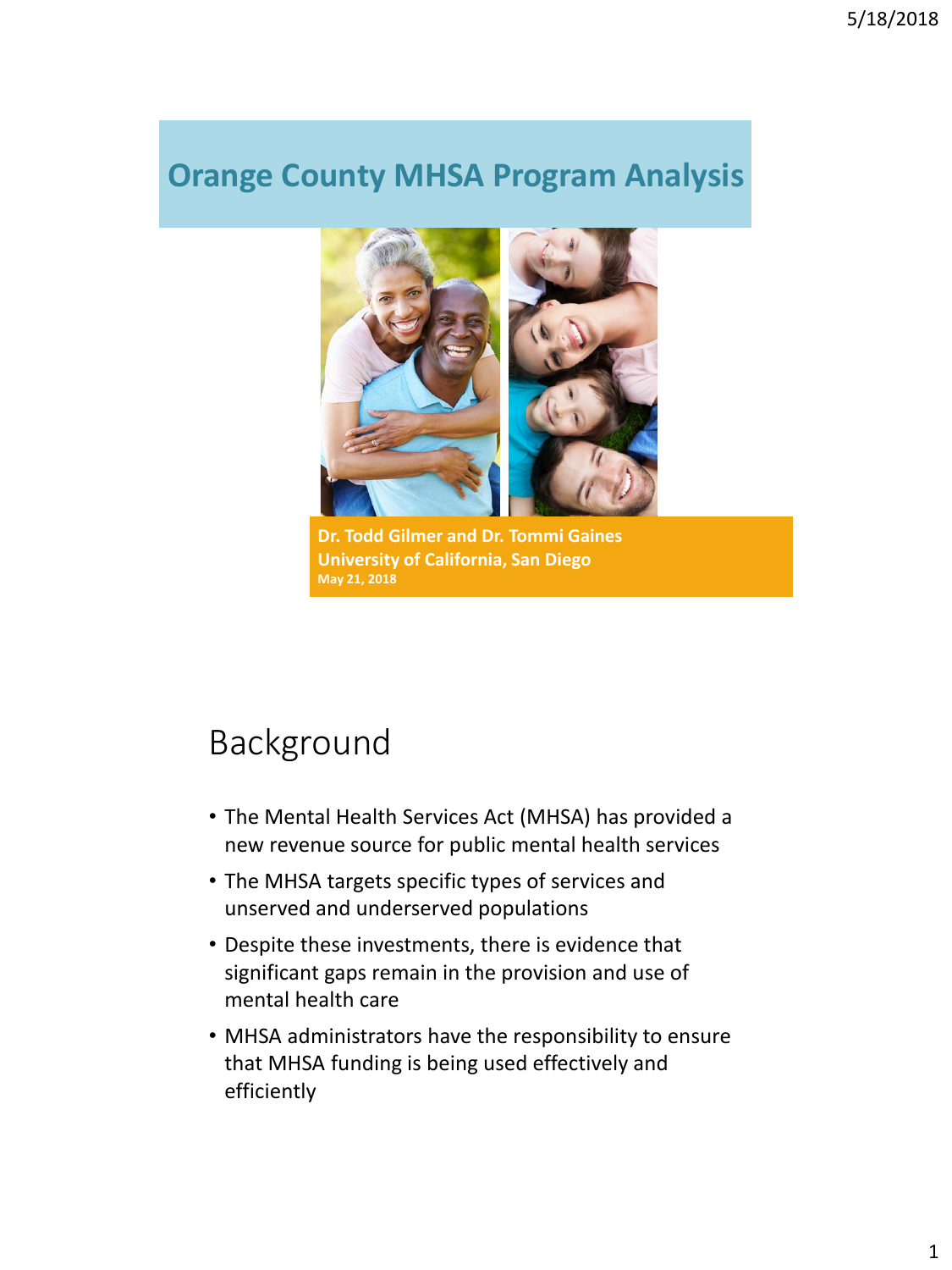### Objectives

- To determine if there are specific populations or geographic areas that continue to be disproportionally underserved in Orange County
- To provide estimates of the value of MHSA services

### Evaluation Components

- Needs Assessment and Gaps Analysis
	- Needs and unmet needs of Orange County residents
	- Geographic disparities in access to care
	- Qualitative analysis of service needs, gaps, and disparities
- Cost-Benefit Analysis
	- Analysis of services provided & costs
	- Enumeration and estimation of benefit of services
	- Net benefit of MHSA programs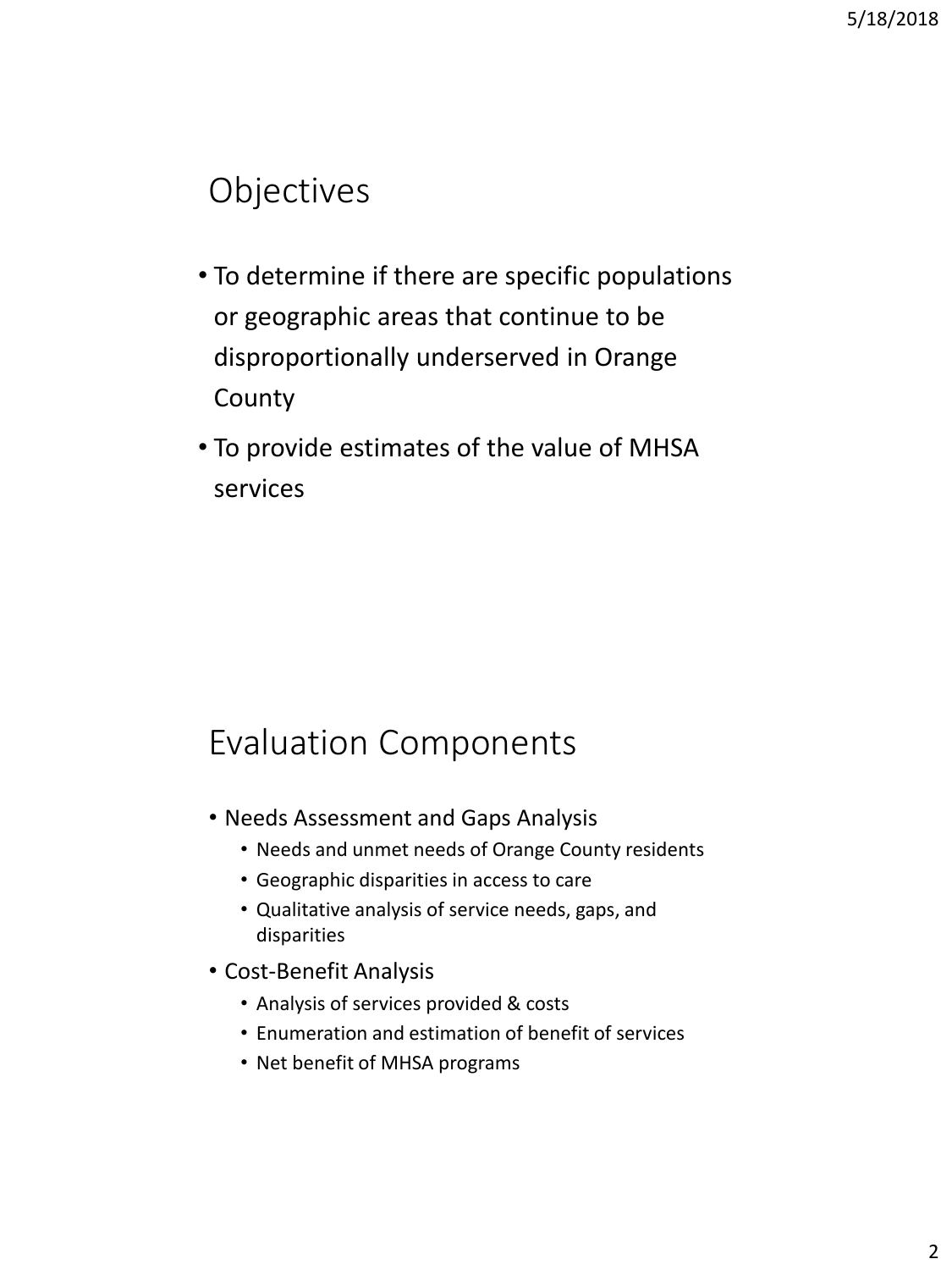# Needs and Unmet Needs in Orange County

- Population-based estimates of the need for and use of mental health services
- California Health Interview Survey (CHIS)
	- CHIS is a population-based survey of the California population living in households
	- We combine 2011-2016 data to generate prevalence estimates for adults, youth, and children

# Need for and Use of Services

- Need is defined as Serious Psychological Distress (SPD)
	- Kessler K6 scale score of 13+
	- For children, need is defined as abnormal mental health development
- Use is defined and Minimally Adequate Treatment (MAT)
	- Defined among those with SPD
	- 4 or more visits to a health professional for mental health in the last year, and
	- Took prescription medication for mental health in the last year
	- No treatment, some treatment, MAT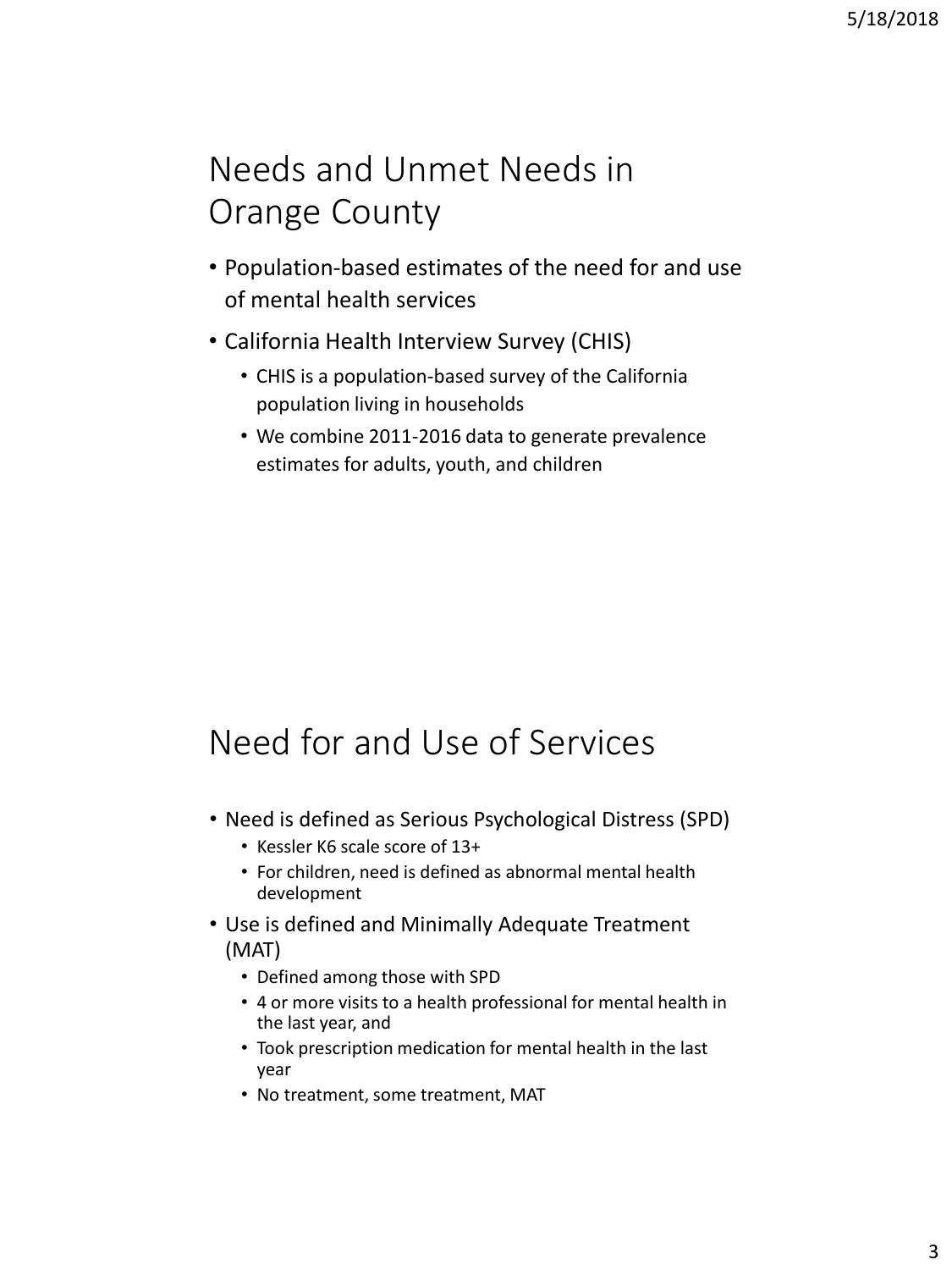### Prevalence of Serious Psychological Distress in Orange County

| <b>Demographic Groups</b>          | %     | <b>Estimated Population</b> |
|------------------------------------|-------|-----------------------------|
| Adults (age 18 and older)          | 6.7%  | 158,686                     |
| Transition-aged youth (ages 18-24) | 10.6% | 33,782                      |
| Veterans (age 18 and older)        | 4.4%  | 5,264                       |
| Adolescents (ages 12-17)           | 4.2%  | 11,264                      |
| Children (ages 4-11)               | 5.8%  | 19,660                      |
| <b>Homeless</b>                    | 12.0% | 474                         |

### Prevalence of Serious Psychological Distress by Race/Ethnicity and Sexual Orientation among Adults

| <b>Demographic Group</b>      | ℅     | <b>Estimated Population</b> |
|-------------------------------|-------|-----------------------------|
| <b>Race/Ethnicity</b>         |       |                             |
| Latino                        | 8.4%  | 61,344                      |
| White (non-Latino)            | 6.5%  | 70,449                      |
| African American (non-Latino) | 7.8%  | 4,783                       |
| API (non-Latino)              | 4.4%  | 19,964                      |
| Other (non-Latino)            | 5.5%  | 2,146                       |
| <b>Sexual Orientation</b>     |       |                             |
| Straight/heterosexual         | 6.6%  | 135,383                     |
| Gay/Lesbian/Bisexual          | 18.3% | 14,926                      |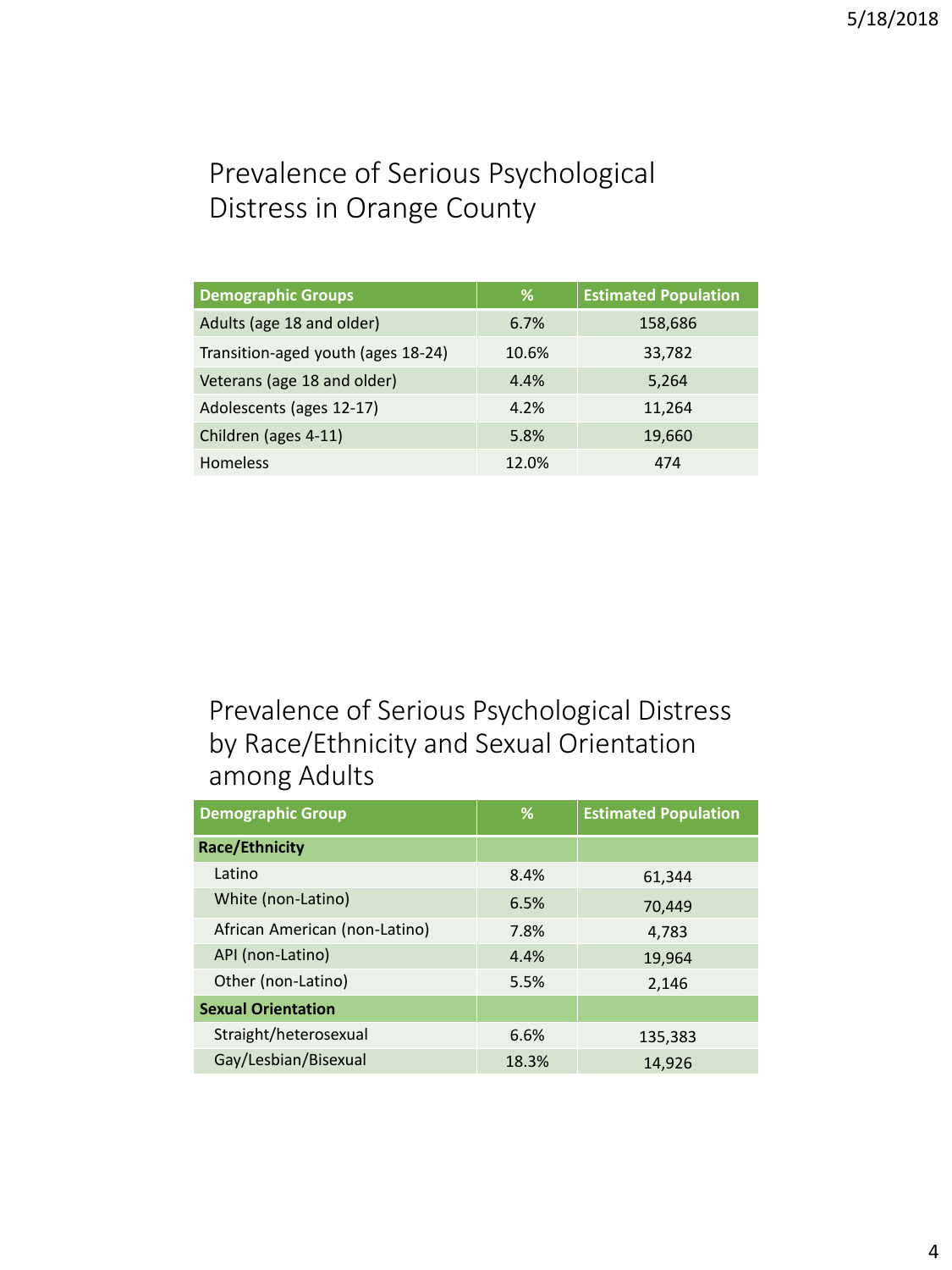### Mental Health Symptoms among Adults and TAY

- Prevalence by Demographic Groups
- Access to Treatment

1 out of 15 Orange County adults, age 18 and older, were identified with SPD in the past year (6.7% or 158,686 adults)



Annual Average Percentage and 95% Confidence Intervals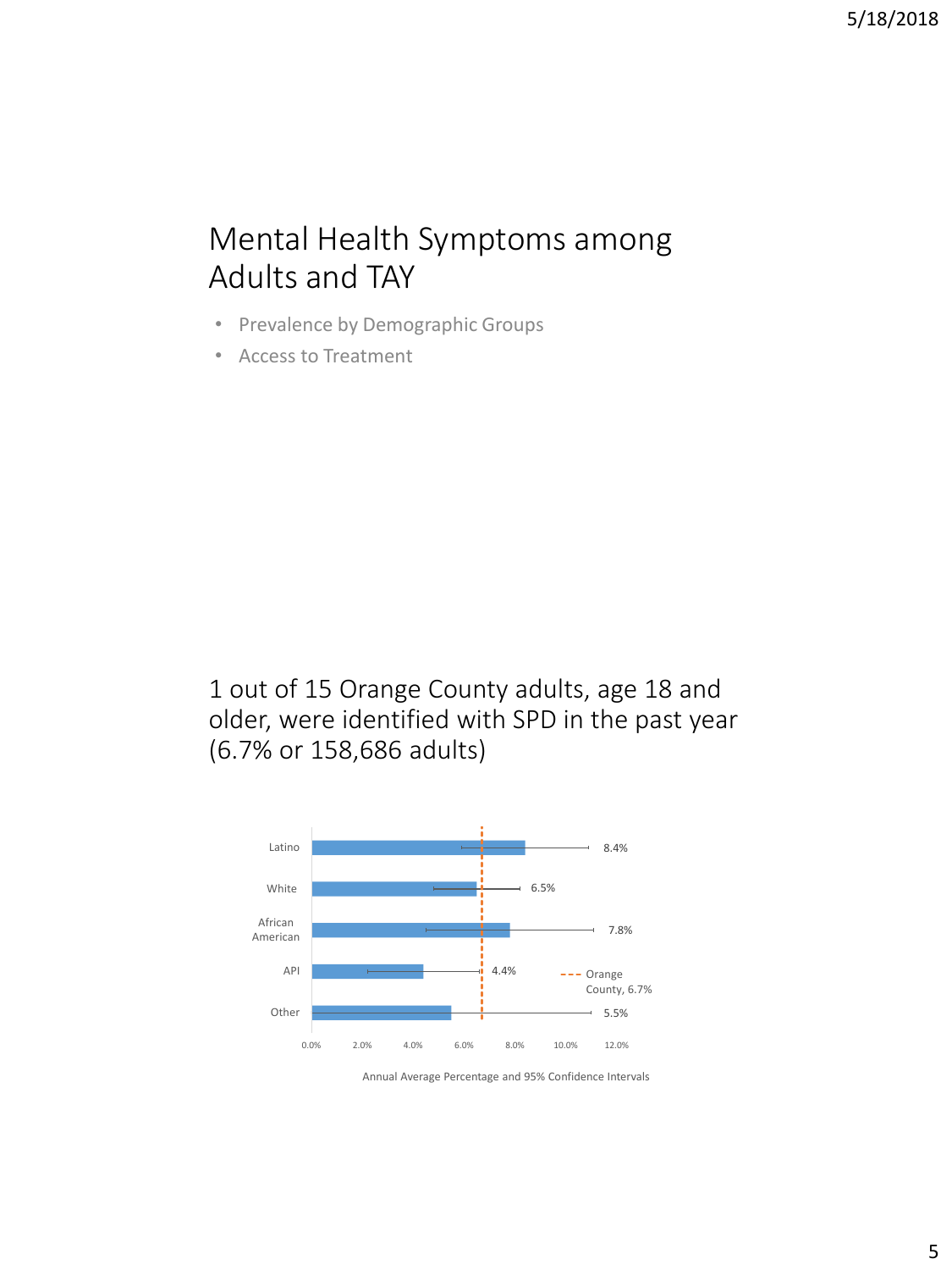### Transitional-aged Youth (ages 18-24) had the highest prevalence of SPD in the past year (10.6% or 33,782 TAY)



Gay/Lesbian/Homosexual/Bisexual adults were almost 3 times more likely to experience SPD than Straight/Heterosexual adults

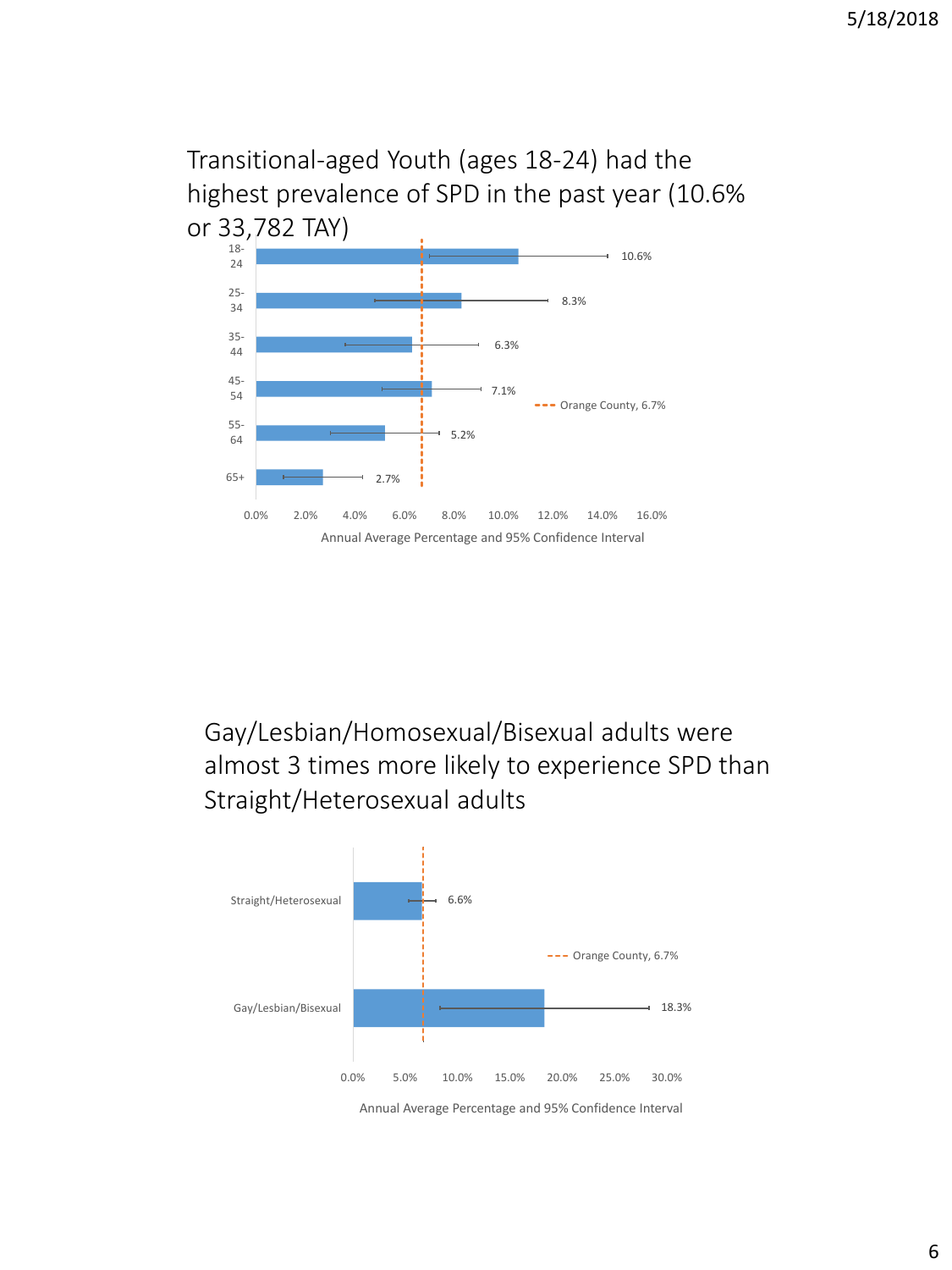#### The prevalence of SPD varies by age among Gay/Lesbian/Homosexual/Bisexual adults



### Only half of adults with SPD received any treatment in the past year and fewer than 1 in 5 adults received MAT



MAT defined as four or more visits with a health professional in the past year as well as prescription medication for mental health; Some treatment captures adults who received some treatment but that treatment did not meet the MAT standards; No treatment reflects adults that did not receive any mental health treatment in the past year.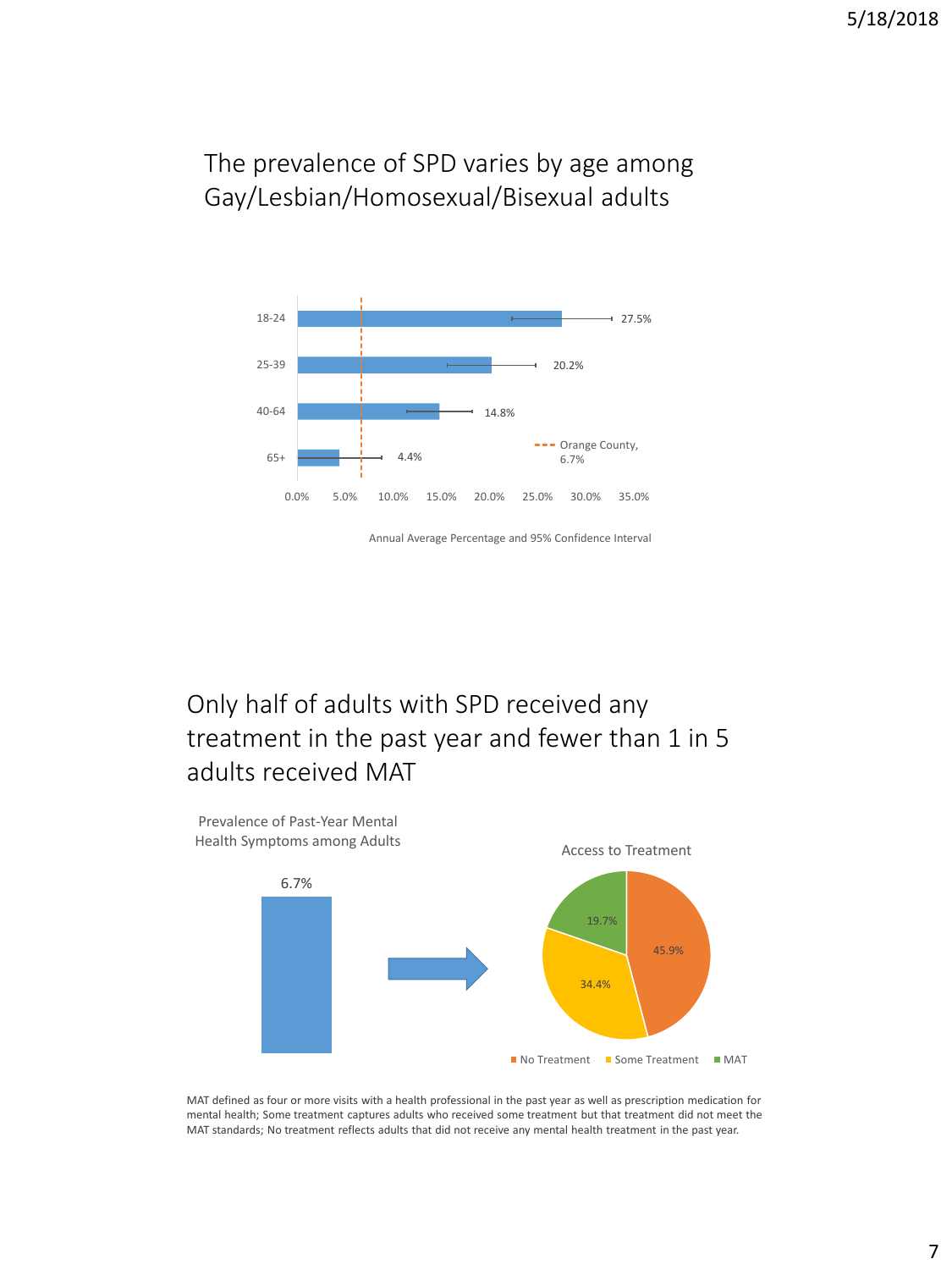#### Access to Mental Health Treatment Significantly Varies by Race/Ethnicity

|                               | No<br><b>Treatment</b> | Some<br><b>Treatment</b> | <b>MAT</b> |
|-------------------------------|------------------------|--------------------------|------------|
| Overall                       | 45.9%                  | 34.4%                    | 19.7%      |
| Race/Ethnicity                |                        |                          |            |
| Latino                        | 59.6%                  | 28.1%                    | 12.2%      |
| White (non-Latino)            | 29.0%                  | 40.8%                    | 30.3%      |
| African American (non-Latino) | 48.1%                  | 35.4%                    | 16.6%      |
| API (non-Latino)              | 65.7%                  | 30.5%                    | 3.8%       |
| Other (non-Latino)            | 23.4%                  | 35.6%                    | 41.1%      |

Notes:

Race is defined according to the California Department of Finance where Latino is considered a race category.

Due to small sample size Native Hawaiians and Pacific Islanders were grouped with Asians (API).

Due to small sample size American Indians and Alaska Natives and adults reporting two or more races were grouped in the 'Other' category.

Approximately 6 out of 10 Latino, African American, and API adults with SPD did not receive any treatment in the past year

|                               | No<br><b>Treatment</b> | Some<br><b>Treatment</b> | <b>MAT</b> |
|-------------------------------|------------------------|--------------------------|------------|
| <b>Overall</b>                | 45.9%                  | 34.4%                    | 19.7%      |
| Race/Ethnicity                |                        |                          |            |
| Latino                        | 59.6%                  | 28.1%                    | 12.2%      |
| White (non-Latino)            | 29.0%                  | 40.8%                    | 30.3%      |
| African American (non-Latino) | 48.1%                  | 35.4%                    | 16.6%      |
| API (non-Latino)              | 65.7%                  | 30.5%                    | 3.8%       |
| Other (non-Latino)            | 23.4%                  | 35.6%                    | 41.1%      |

Notes:

Race is defined according to the California Department of Finance where Latino is considered a race category.

Due to small sample size Native Hawaiians and Pacific Islanders were grouped with Asians (API).

Due to small sample size American Indians and Alaska Natives and adults reporting two or more races were grouped in the 'Other' category.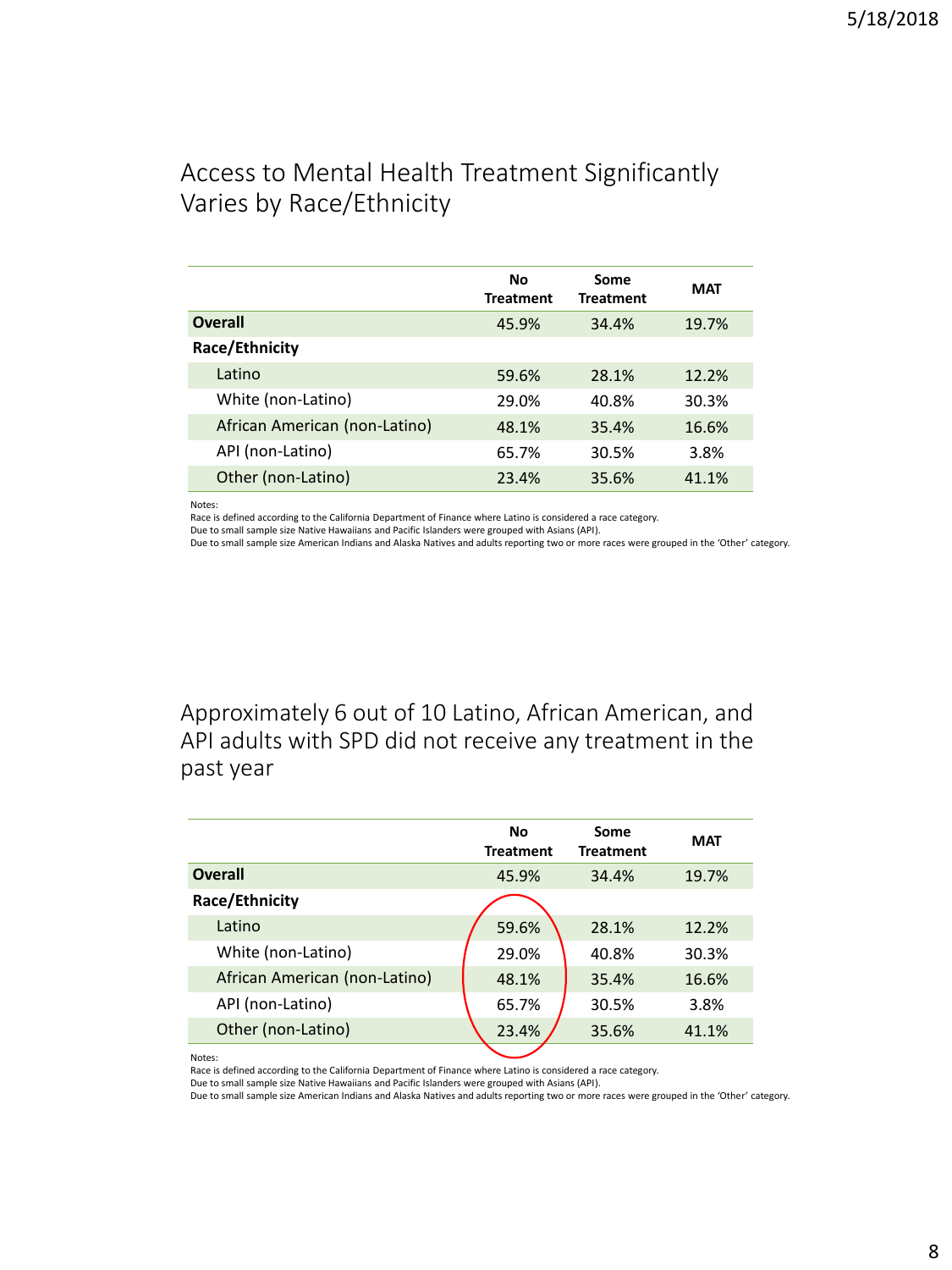#### Non-Latino White and Other adults with SPD were most likely to receive MAT

|                               | Nο<br><b>Treatment</b> | Some<br><b>Treatment</b> | <b>MAT</b> |
|-------------------------------|------------------------|--------------------------|------------|
| <b>Overall</b>                | 45.9%                  | 34.4%                    | 19.7%      |
| Race/Ethnicity                |                        |                          |            |
| Latino                        | 59.6%                  | 28.1%                    | 12.2%      |
| White (non-Latino)            | 29.0%                  | 40.8%                    | 30.3%      |
| African American (non-Latino) | 48.1%                  | 35.4%                    | 16.6%      |
| API (non-Latino)              | 65.7%                  | 30.5%                    | 3.8%       |
| Other (non-Latino)            | 23.4%                  | 35.6%                    | 41.1%      |

Notes:

Race is defined according to the California Department of Finance where Latino is considered a race category.

Due to small sample size Native Hawaiians and Pacific Islanders were grouped with Asians (API).

Due to small sample size American Indians and Alaska Natives and adults reporting two or more races were grouped in the 'Other' category.

#### Nearly 6 out of 10 TAY with SPD did not receive any mental health treatment in the past year



Minimally Adequate Treatment (MAT) is defined as four or more visits with a health professional in the past year as well as prescription medication for mental health; Some treatment captures adults who received some treatment but that treatment did not meet the MAT standards; No treatment reflects adults that did not receive any mental health treatment, including prescription medication, in the past year.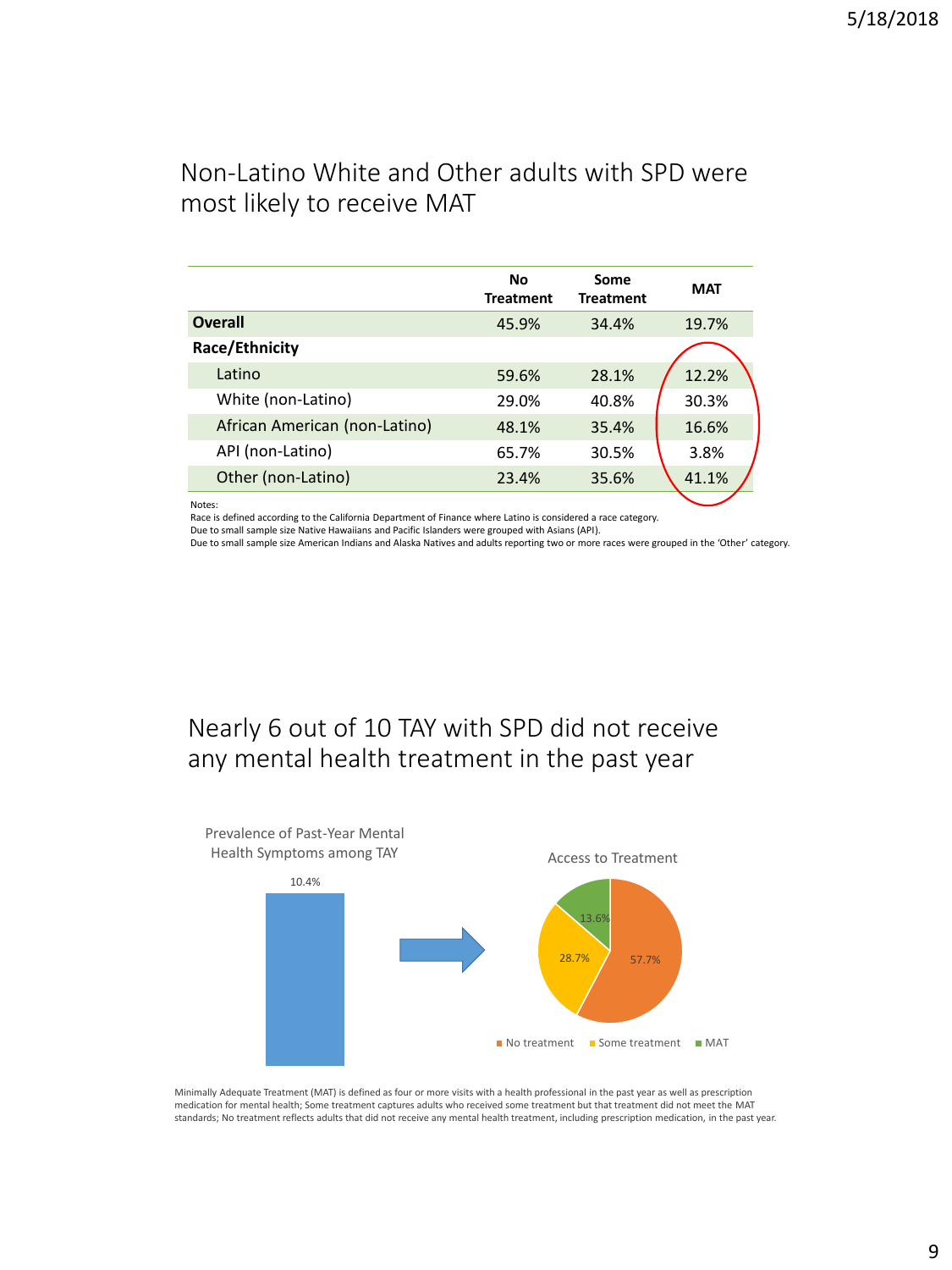### Mental Health Symptoms among Adolescents and Children

- Prevalence of Mental Health Symptoms
- Access to Treatment

1 out of 25 adolescents, ages 12 to 17 years, were identified with SPD in the past month (4.2% or 11,264)

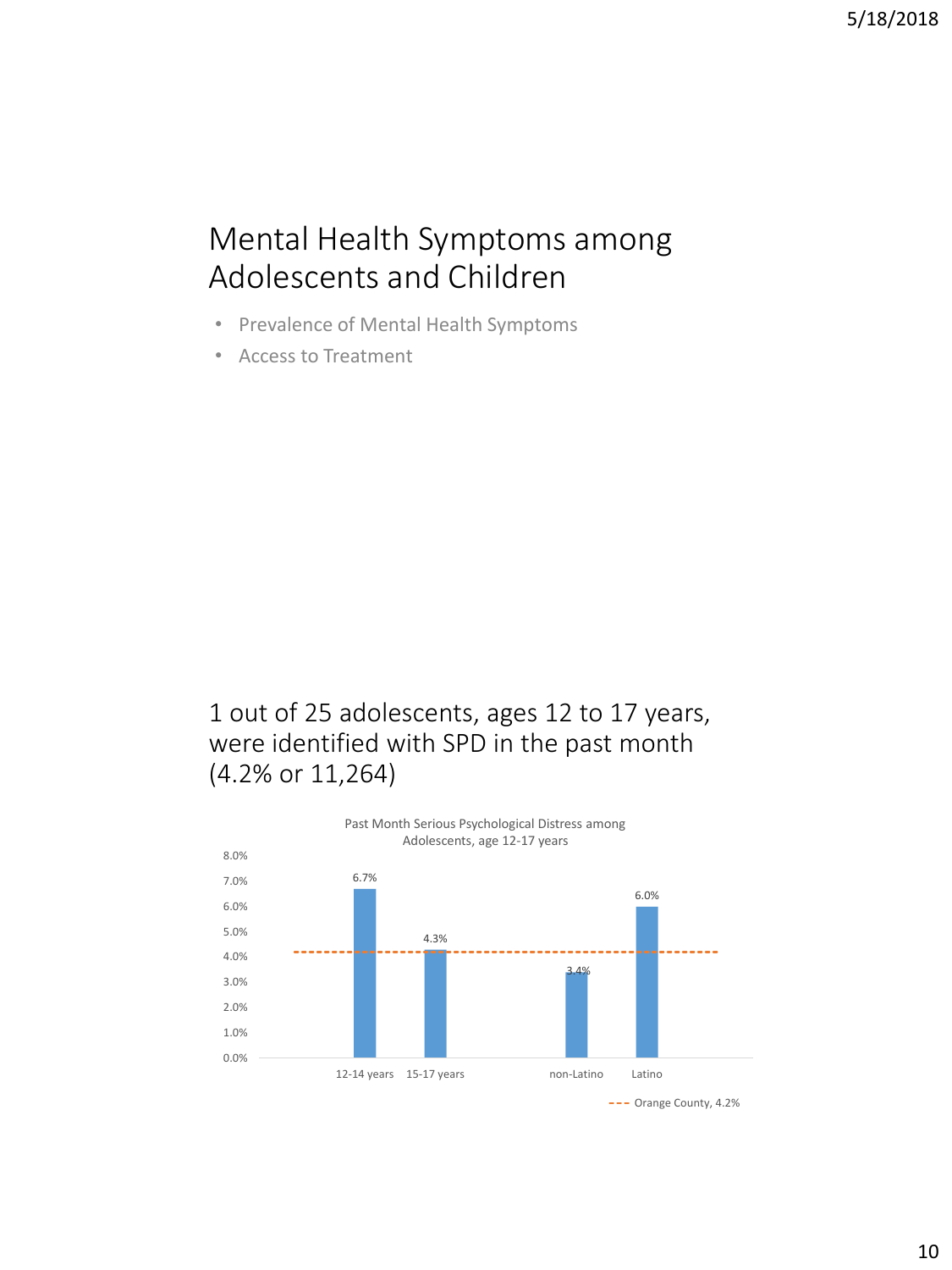#### Among adolescents with SPD, 6 out of 10 did not access mental health treatment in the past year



1 out of 17 children, ages 4 to 11 years, experienced abnormal mental health development in the past 6 months (5.8% or 19,660)

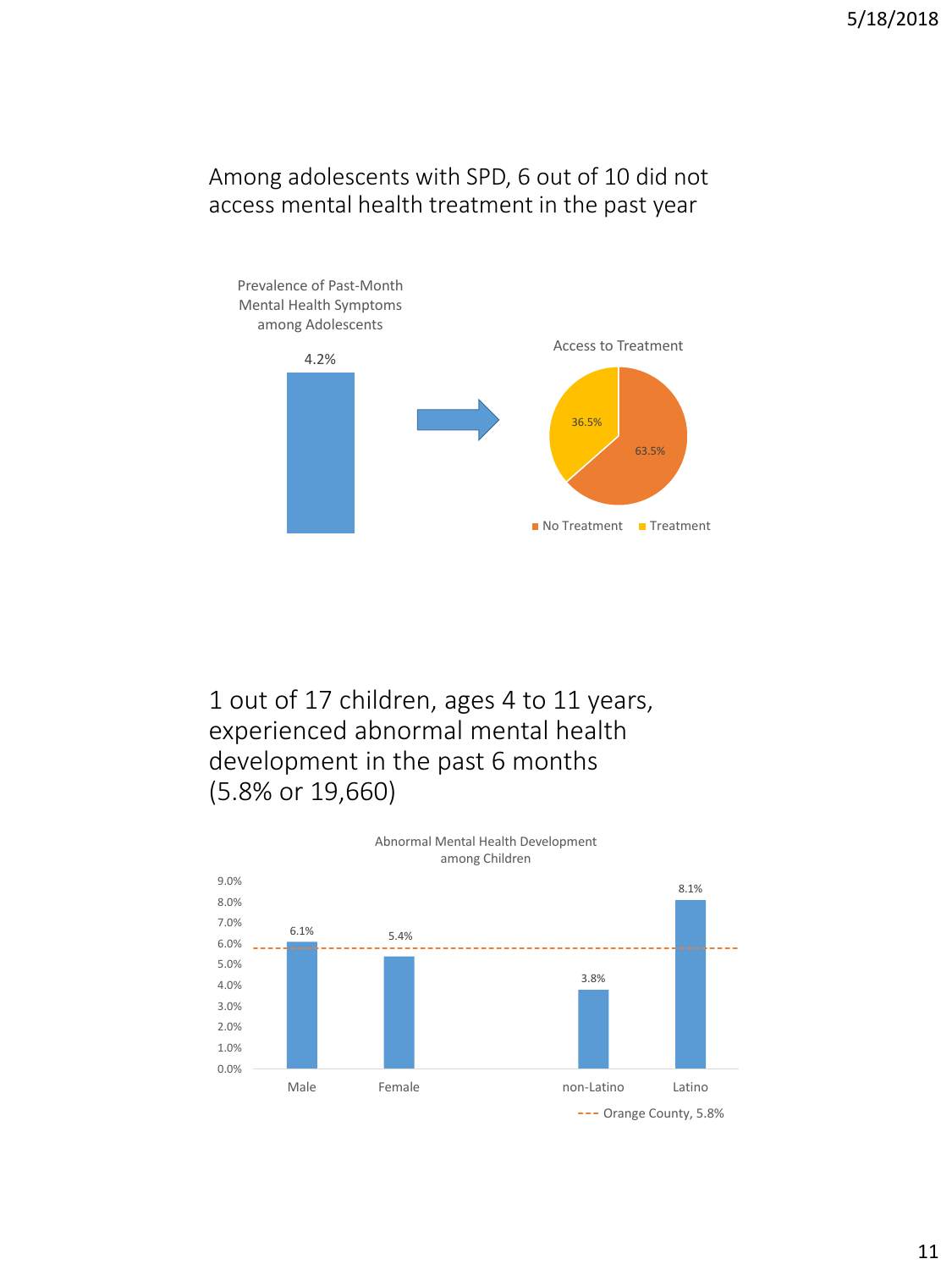Just over half of children with abnormal mental health development did not access mental health treatment in the past year



### Mental Health Symptoms among Individuals who are Homeless

- Prevalence of Mental Health Symptoms
- Access to Treatment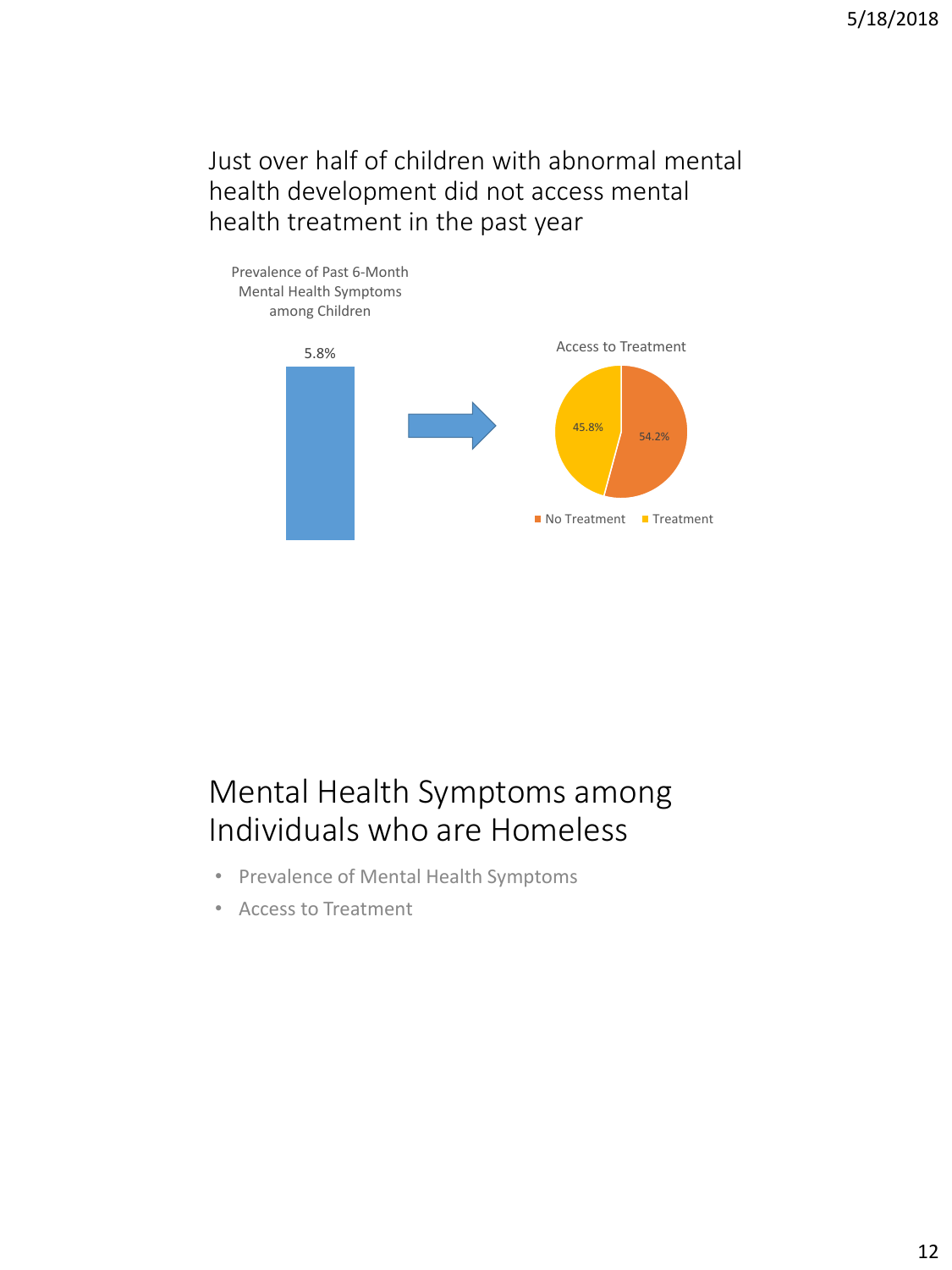#### Among homeless adults, 12% (N=474) are estimated to have serious mental illness with unsheltered homeless persons being most effected



Source: 2017 Point-in-Time Count, n = 4,001

### Most homeless adults are not accessing mental health treatment



Source: 2016 Civic Center Homeless Survey, n = 461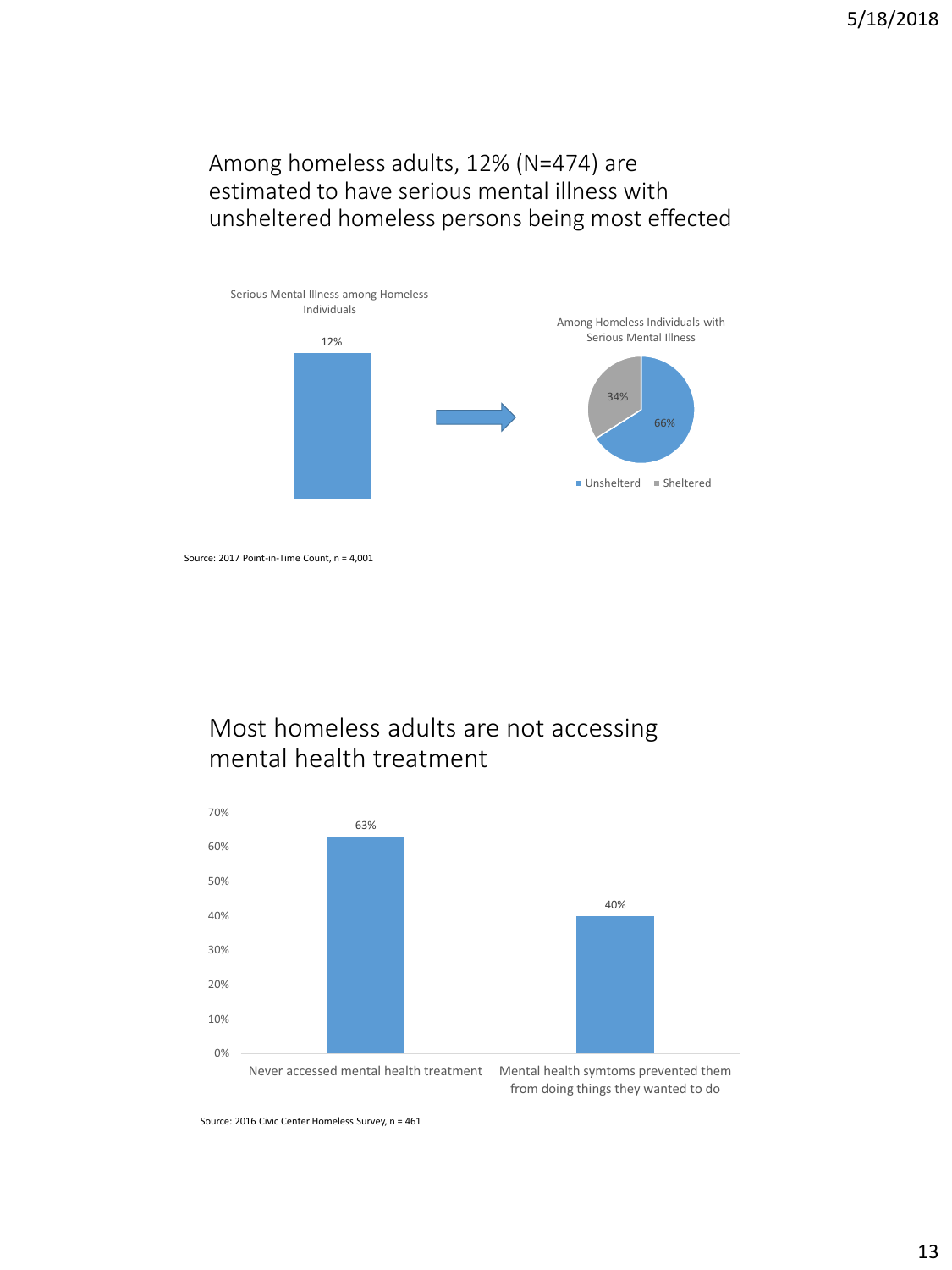# Summary of Needs and Gaps

- The prevalence of SPD is higher among transitional age youth: 10.6%
- The prevalence of SPD is greatest among Gay/Lesbian/Homosexual/Bisexual youth: 27.5%
- About half of adults with SPD receive any treatment: 54.1%
- About 1 in 5 of adults receive MAT: 19.7%
- Latino, African American, and API adults with SPD are less likely to receive both any mental health treatment and MAT
- About 500 homeless persons with SPD

# Next Steps: Needs and GAPs Next Steps

- Geographic disparities
	- Combine CHIS with SAMHSA facility information to identify specific geographic areas with high needs and service gaps
- Qualitative assessment of needs and gaps
	- Focus groups with 20 community stakeholder groups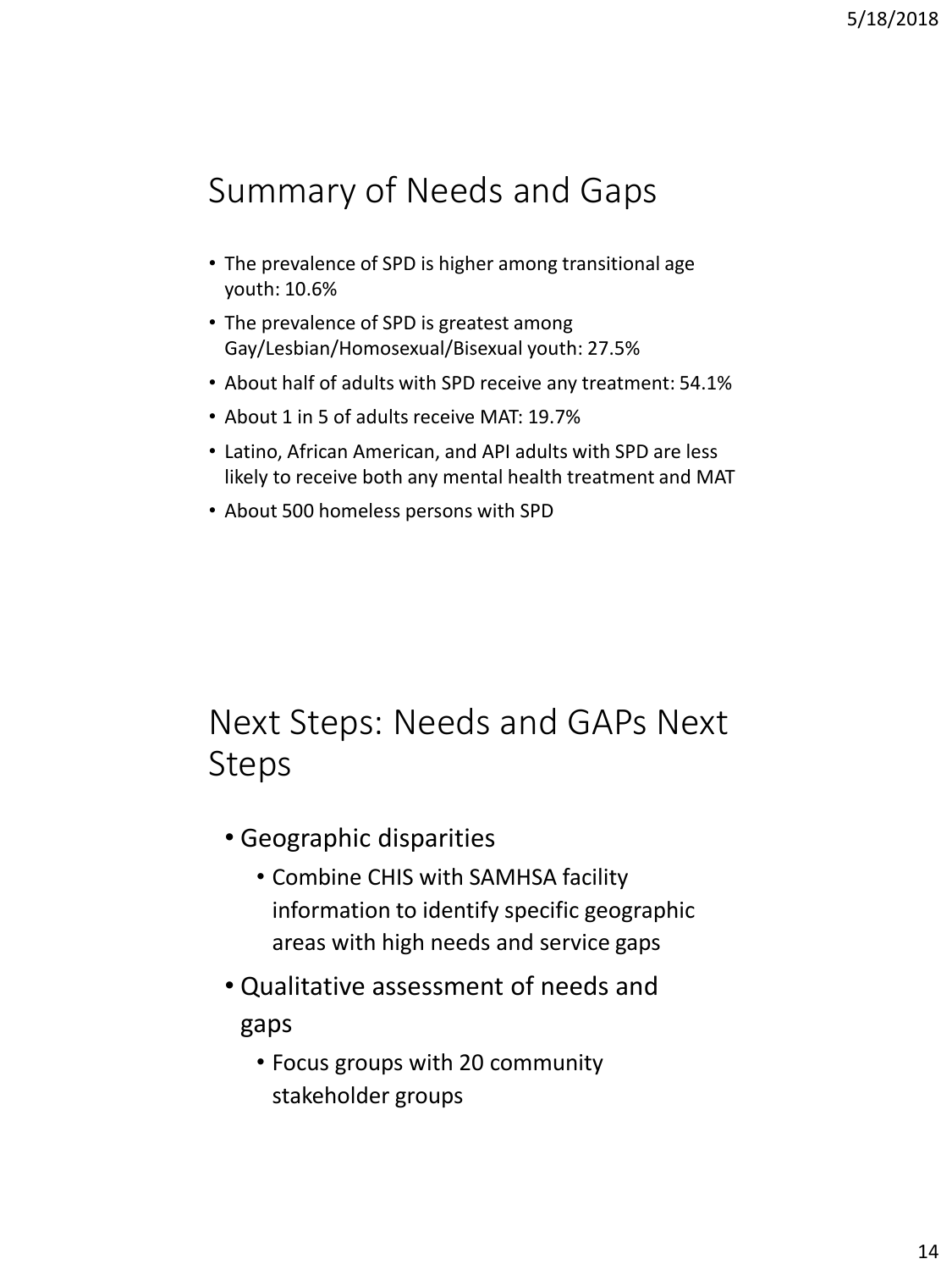# Analyses of MHSA Services

- Prevention and Early Intervention (PEI)
	- PEI programs focus on outreach, early engagement, and linkages to services in order to reduce the duration of untreated mental illness
	- PEI services often use Evidence Based Programs (EBPs)
- Community Services and Supports (CSS)
	- CSS provides provide innovative, strengths-based services that extend the range of traditional public mental health services
	- Full Services Partnerships (FSPs)
		- Combined housing and team-based treatment models that 'do whatever it takes' to reduce homelessness and engage individuals in treatment
	- PACTs, Crisis residential, Case management

### Categories of PEI Programs

- Community-focused programs
	- Early Intervention
	- Prevention
- School-focused programs
	- Early Intervention
	- Prevention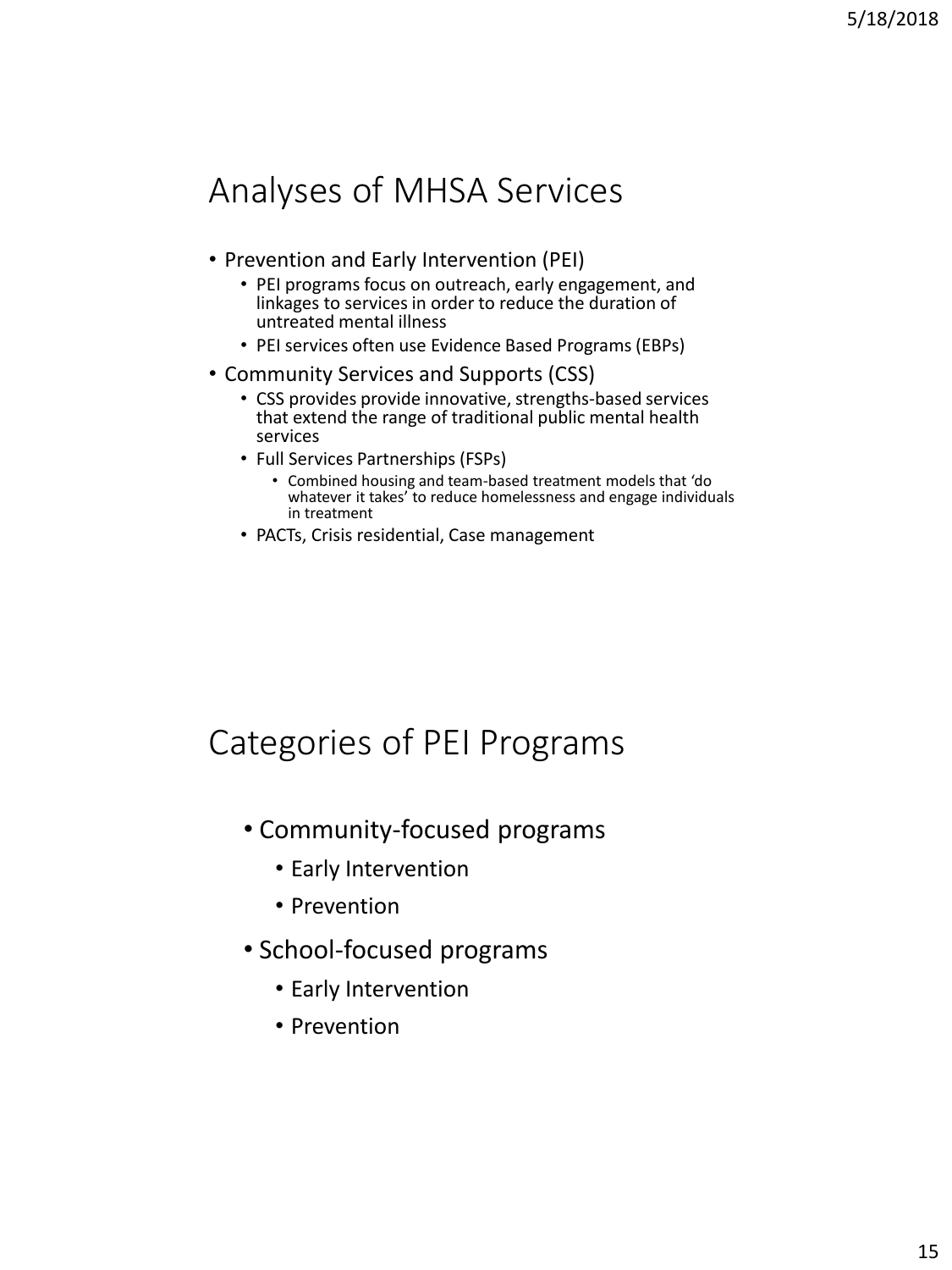# Community Focused PEI Programs

- Early intervention programs
	- Target the first onset of mental illness and attempt to stop the cycle of trauma within families with intensive, team-based programs
	- Served 11,076 Orange County residents in the previous 12 months
- Prevention programs
	- Outreach and engagement, screening for mental health issues, education, and targeted support services
	- Served 147,893 residents in the past 12 months

# School Focused PEI Programs

- Early intervention programs
	- Target individual students with mild to moderate depression, anxiety, and substance use problems
	- Served 965 residents in the previous 12 months
- Prevention programs
	- Target teachers, school administrators, students, and parents to provide education on key topics such as bullying, cyber-bullying, and conflict resolution
	- Served 147,893 residents in the previous 12 months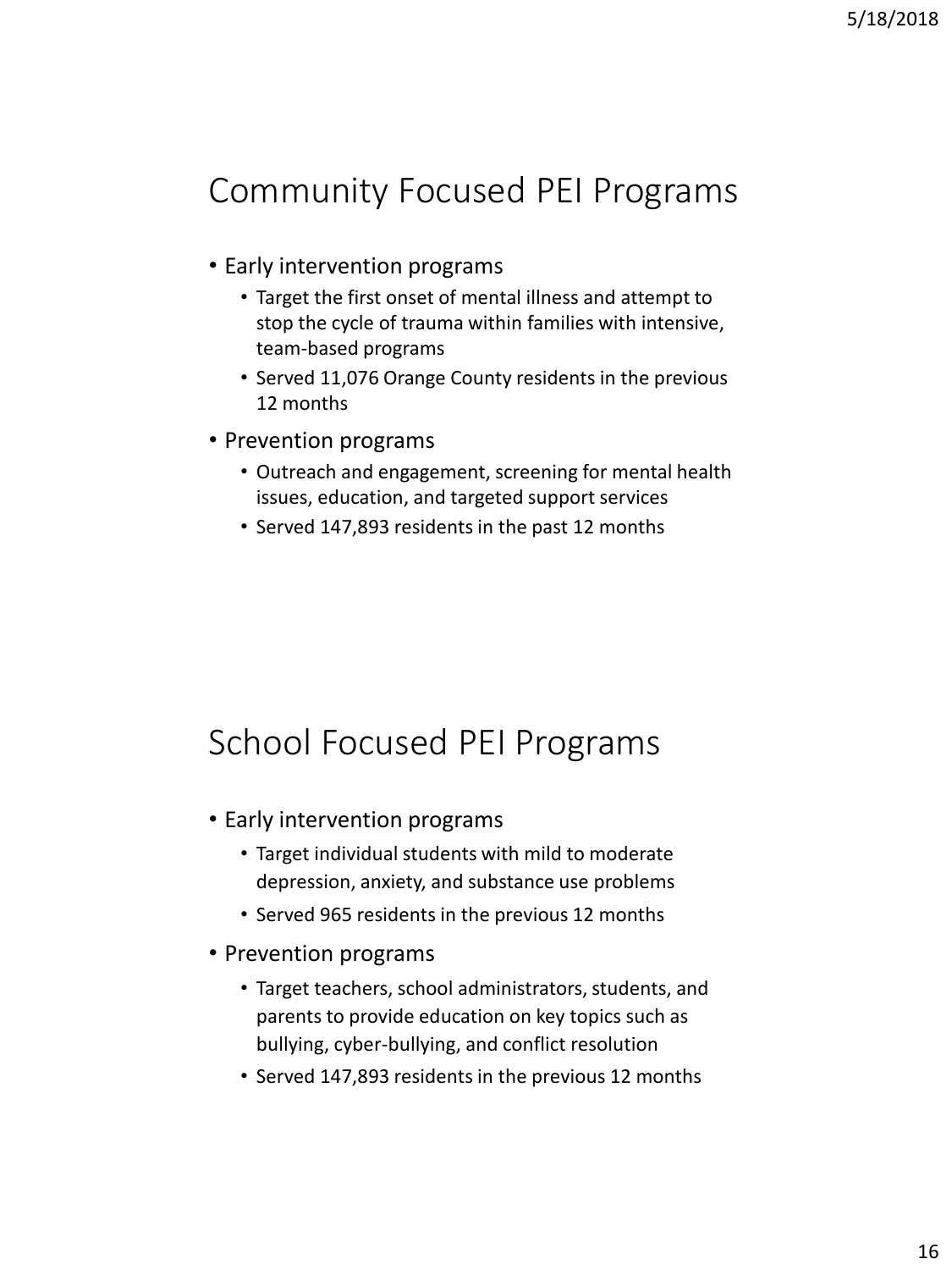### Evidence Based Practices used in PEI Programs

- Applied Suicide Intervention Skills Training
- Cognitive Behavioral Therapy
- Cognitive Behavioral Intervention for Trauma in Schools
- Common Sense Parenting
- Early Intervention in Psychosis
- Mental Health First Aid
- Motivational Interviewing
- Seeking Safety
- Strengthening Families

### CSS Programs

- Innovative and strengths-based programs that expand on traditional public mental health services
- Full Service Partnerships (FSPs)
- Assertive Community Treatment (PACTs)
- Strengths-Based Case Management
- Crisis Residential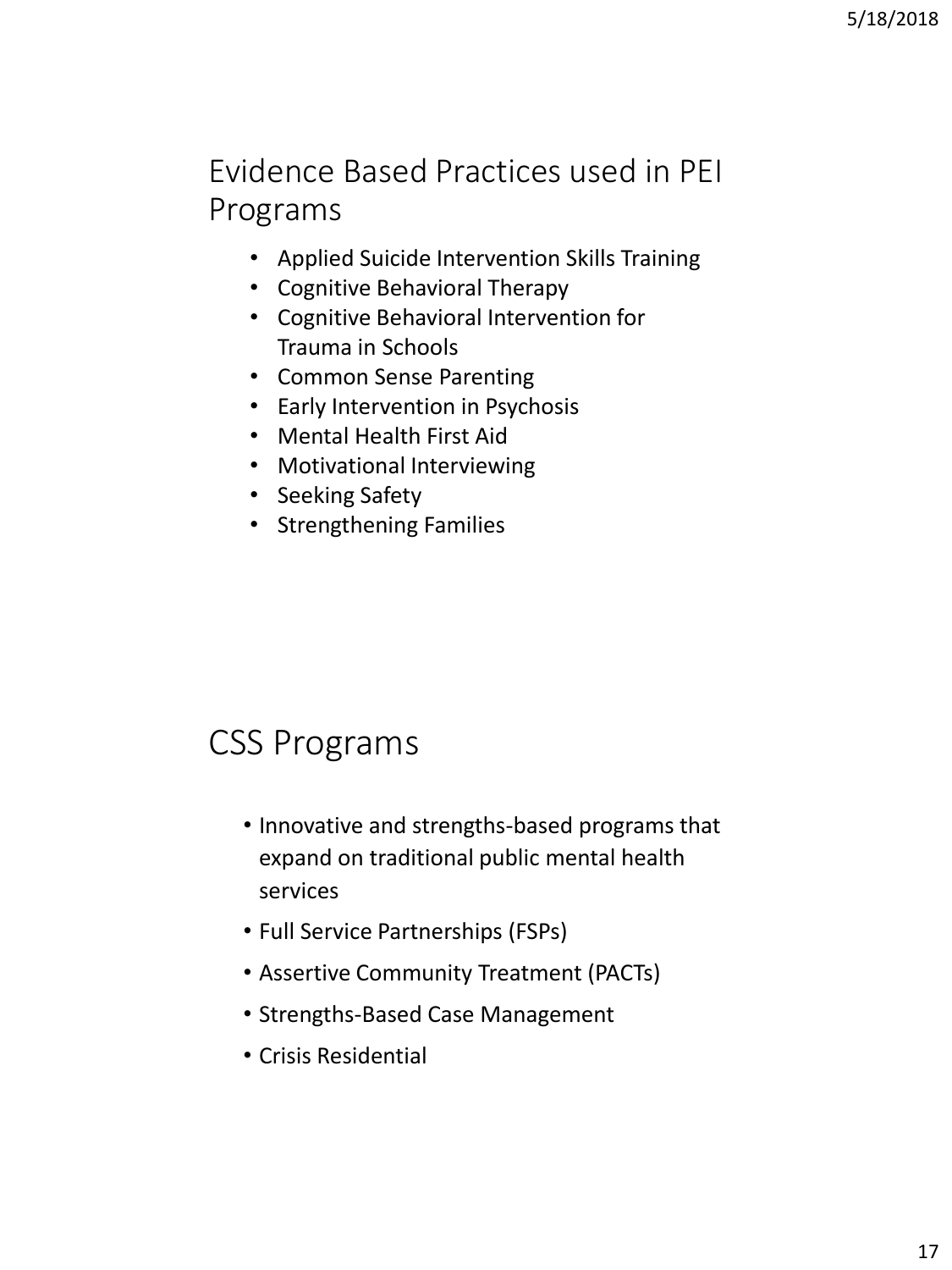# Orange County Provided Services to 35,808 Clients in FY16/17



Note: These data do not include clients who are served by who are not tracked in the EHR (for example, most PEI services)

# Clients using Outpatient Services by Type of Provider

|                       | N      | $\frac{9}{6}$ |
|-----------------------|--------|---------------|
| <b>Clinic Service</b> | 8,706  | 80%           |
| <b>FSP</b>            | 2,752  | 8%            |
| <b>PACT</b>           | 1,408  | 4%            |
| Field/Home/Site Visit | 13,992 | 39%           |
| <b>Telephone</b>      | 15,113 | 42%           |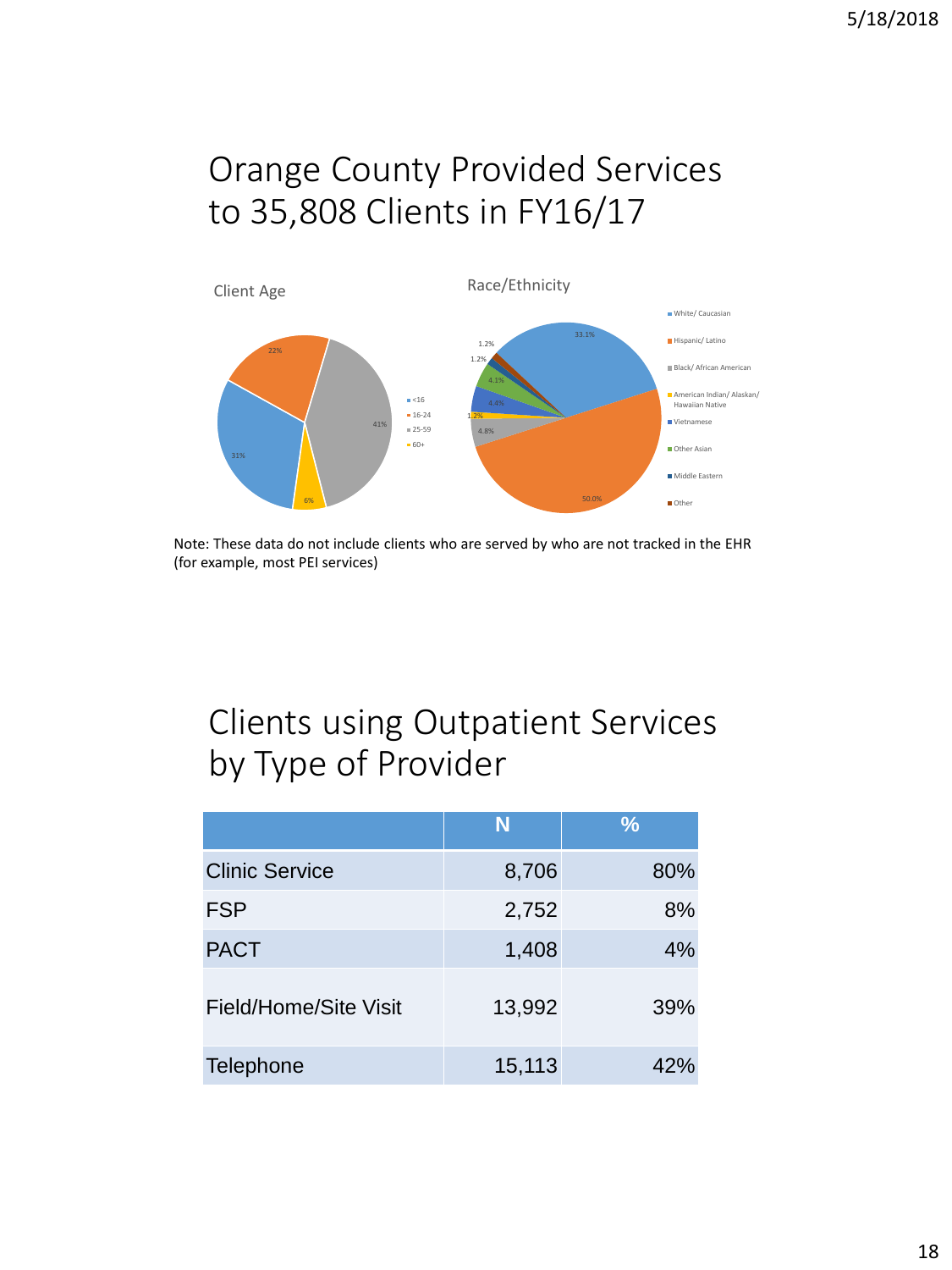### Outpatient Services by Type of Provider

|                       | <b>N</b> Services | % of Services |
|-----------------------|-------------------|---------------|
| <b>Clinic Service</b> | 344,795           | 43%           |
| <b>FSP</b>            | 219,314           | 28%           |
| <b>PACT</b>           | 47,672            | 6%            |
| Field/Home/Site Visit | 100,106           | 13%           |
| Telephone             | 82,932            | 10%           |
| Total                 | 794,819           | 100%          |

# Outpatient Services by Type of Provider

|                                     | <b>Clinic</b> |      | <b>FSP</b>   |      | <b>PACT</b>  |             | <b>Field/Home/Site</b> |      | <b>Telephone</b> |      |
|-------------------------------------|---------------|------|--------------|------|--------------|-------------|------------------------|------|------------------|------|
|                                     | Total         | Mean | <b>Total</b> | Mean | <b>Total</b> | <b>Mean</b> | Total                  | Mean | Total            | Mean |
| Case<br>Management                  | 103,769       | 4.7  | 130,839      | 52.7 | 25.724       | 18.9        | 28,584                 | 4.0  | 67.272           | 5.2  |
| Collateral                          | 40.727        | 6.5  | 787          | 3.2  | 295          | 2.7         | 6,129                  | 4.8  | 4,569            | 2.4  |
| Crisis<br>Intervention              | 3.240         | 1.2  | 515          | 1.9  | 445          | 2.0         | 7.792                  | 1.5  | 151              | 1.1  |
| Medication                          | 50,042        | 5.8  | 24,836       | 15.0 | 10,495       | 9.8         | 2,825                  | 4.8  | 3,507            | 2.2  |
| Mental<br>Health<br><b>Services</b> | 147.017       | 6.9  | 62.337       | 27.7 | 10.713       | 10.3        | 54,776                 | 7.5  | 7.433            | 2.1  |
| <b>Total</b>                        | 344.795       | 12.0 | 219,314      | 79.7 | 47,672       | 33.9        | 100,106                | 7.2  | 82,932           | 5.5  |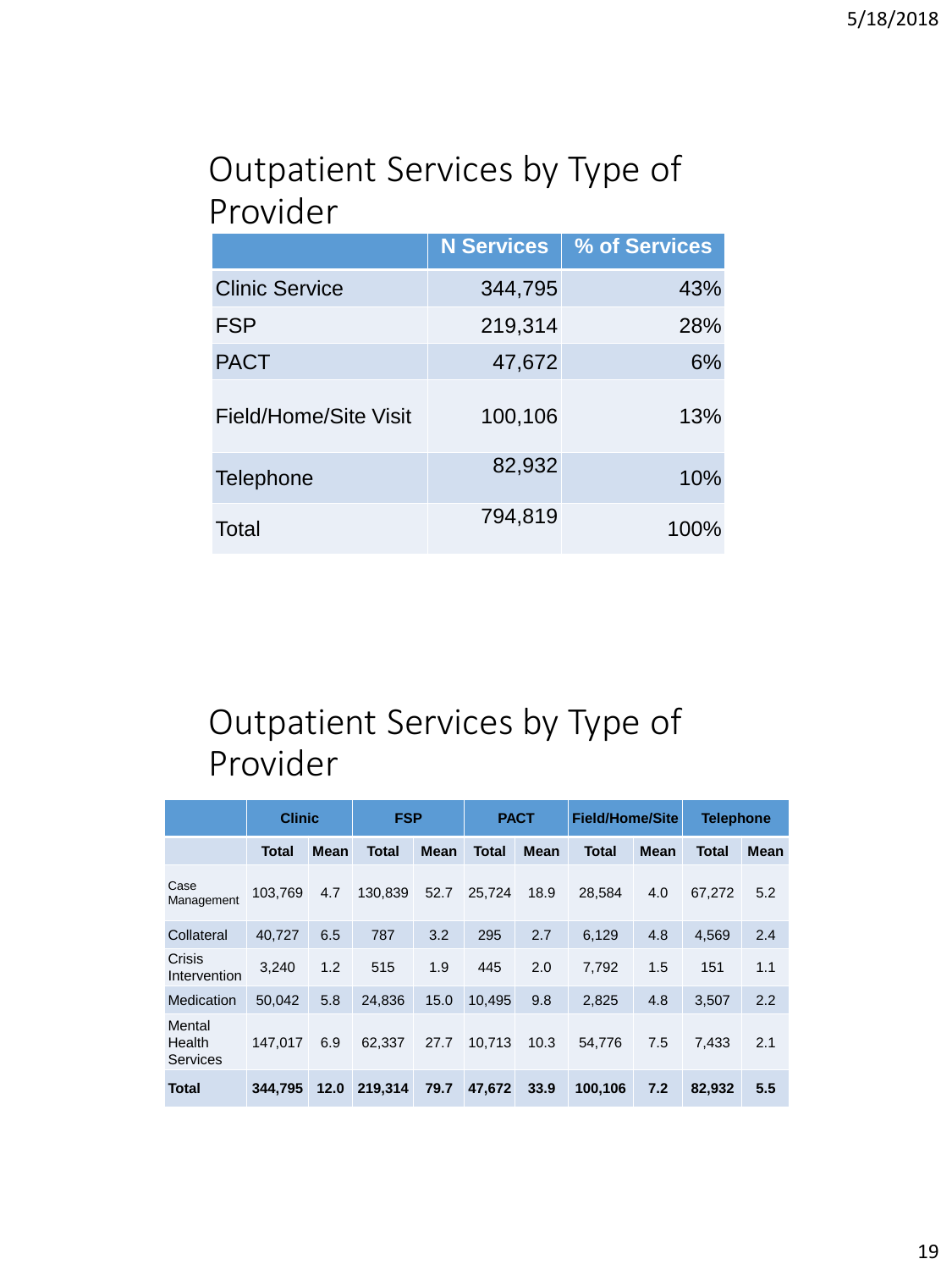# MHSA Funding by Type of Service

|                              | <b>Clinic</b>    | <b>FSP</b>       | <b>PACT</b> | <b>Field/Home/Site</b> | <b>Telephone</b> |
|------------------------------|------------------|------------------|-------------|------------------------|------------------|
|                              | %<br><b>MHSA</b> | %<br><b>MHSA</b> | % MHSA      | % MHSA                 | % MHSA           |
| Case<br>Management           | 37%              | 100%             | 94%         | 42%                    | 49%              |
| Collateral                   | 6%               | 100%             | 66%         | 63%                    | 6%               |
| Crisis<br>Intervention       | 5%               | 100%             | 87%         | 96%                    | 48%              |
| Medication                   | 37%              | 100%             | 91%         | 21%                    | 43%              |
| Mental<br>Health<br>Services | 19%              | 100%             | 91%         | 45%                    | 46%              |
| Total                        | 25%              | 100%             | 93%         | 48%                    | 46%              |

### Summary of Service Use

- The MHSA through CSS funds 55% of public mental health services in Orange County
- MHSA funds innovative services
	- FSPs, PACTs, Crisis Residential
- MHSA funds strengths-based versions of traditional services
	- Strengths-based case management